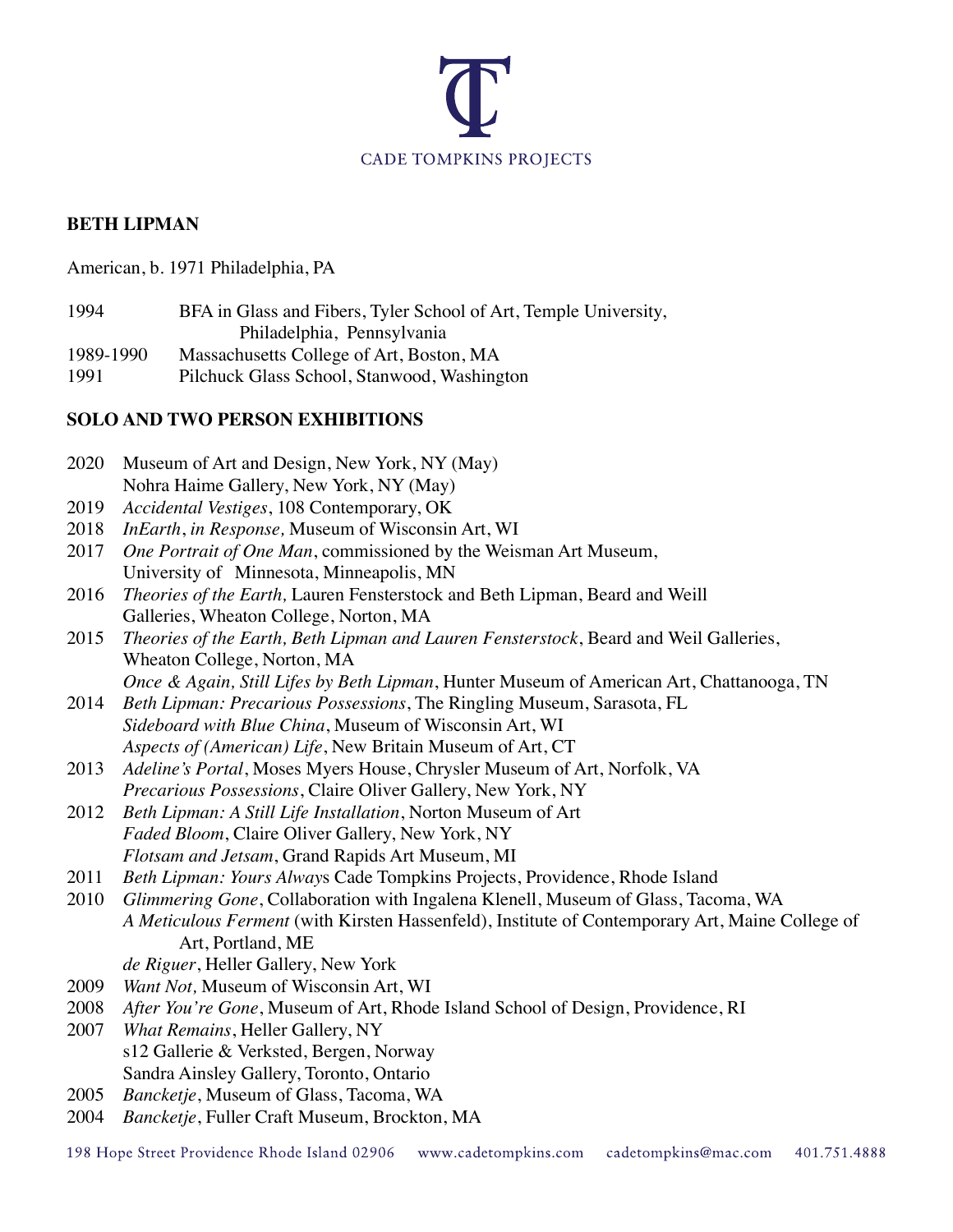

### **SELECTED SOLO EXHIBITIONS (continued)**

- 2004 Heller Gallery, NY, NY *Bancketje*, Museum of American Glass, Wheaton Arts, NJ
- 2003 *Still Lifes in Glass*, John Michael Kohler Arts Center, Sheboygan, WI
- 2002 Mangel Gallery, Philadelphia, PA
- 2001 *The Still Life Revisited*, Heller Gallery, NY, NY

# **SELECTED GROUP EXHIBITIONS**

- 2020 Belonging(s), site-specific commission, Crystal Bridges Museum of American Art, AR
- 2019 *Derived from the Decorative*, Cheekwood Estate and Gardens, Nashville, TN *Vin et Design, la Verre Contemporain*, Fondation pour la Culture et les Civilisations du Vin, Bordeaux, France
- 2018 *Fore and Aft*, Museum of Wisconsin Art, West Bend, WI *Raw Design,* Museum of Craft and Design, San Francisco, CA *Revive, Remix, Respond,* The Frick Pittsburgh, Pittsburgh, PA
- 2017 *Call and Response,* MOCA Jacksonville, Jacksonville, FL *Ritual and Desire,* Wichita Art Museum, Wichita, KS *Ruptures*, Des Moines Art Center, Des Moines, IA
- 2016 *Living Rooms,* John Michael Kohler Arts Center, Sheboygan, WI *(Not So) Still Life,* Wave Hill Public Gardens, Bronx, NY
- 2015 *Neo, Milwaukee Art Museum*, Milwaukee, WI *Threshold,* Charles Allis Museum, Milwaukee, WI *Crafted: Objects in Flux*, Museum of Fine Arts, Boston, MA
- 2014 *Table,* Visual Arts Center of Richmond, Richmond, VA *The New Still Life*, Tory Folliard Gallery, Milwaukee, WI *Arts/Industry: Collaboration and Revelation,* Kohler Arts Center, Sheboygan, WI *Surface*, Stephen D. Paine Gallery, Massachusetts College of Art, Boston, MA
- 2013 *Twenty-First Century Heirlooms*, Racine Art Museum, Racine, WI *Dallas Art Fair 2013*, Dallas, TX *Art Wynwood 2013*, Miami, FL
- 2012 Museum of Wisconsin Art, West Bend, WI *Between the Knowing*, The Torrance Art Museum, Torrance, CA *Still Life with Challah*, Jewish Museum *GlassStress New York*, Museum of Art and Design, NY *Fusion*, Oklahoma City Museum, OK *Beyond Bling,* Claire Oliver Gallery, New York, NY
- 2011 *Decadence and Disarray*, SPQ Projects, Lennox, MA *Buds, Blooms, and Berries: Plants in Science*, Culture and Art, Everhart Museum, Scranton, PA
- 2010 Eat Drink Art Design, Museum of Arts and Design, New York
- 2009 *A Case for Wine*, The Art Institute of Chicago, Curated by Christopher Monkhouse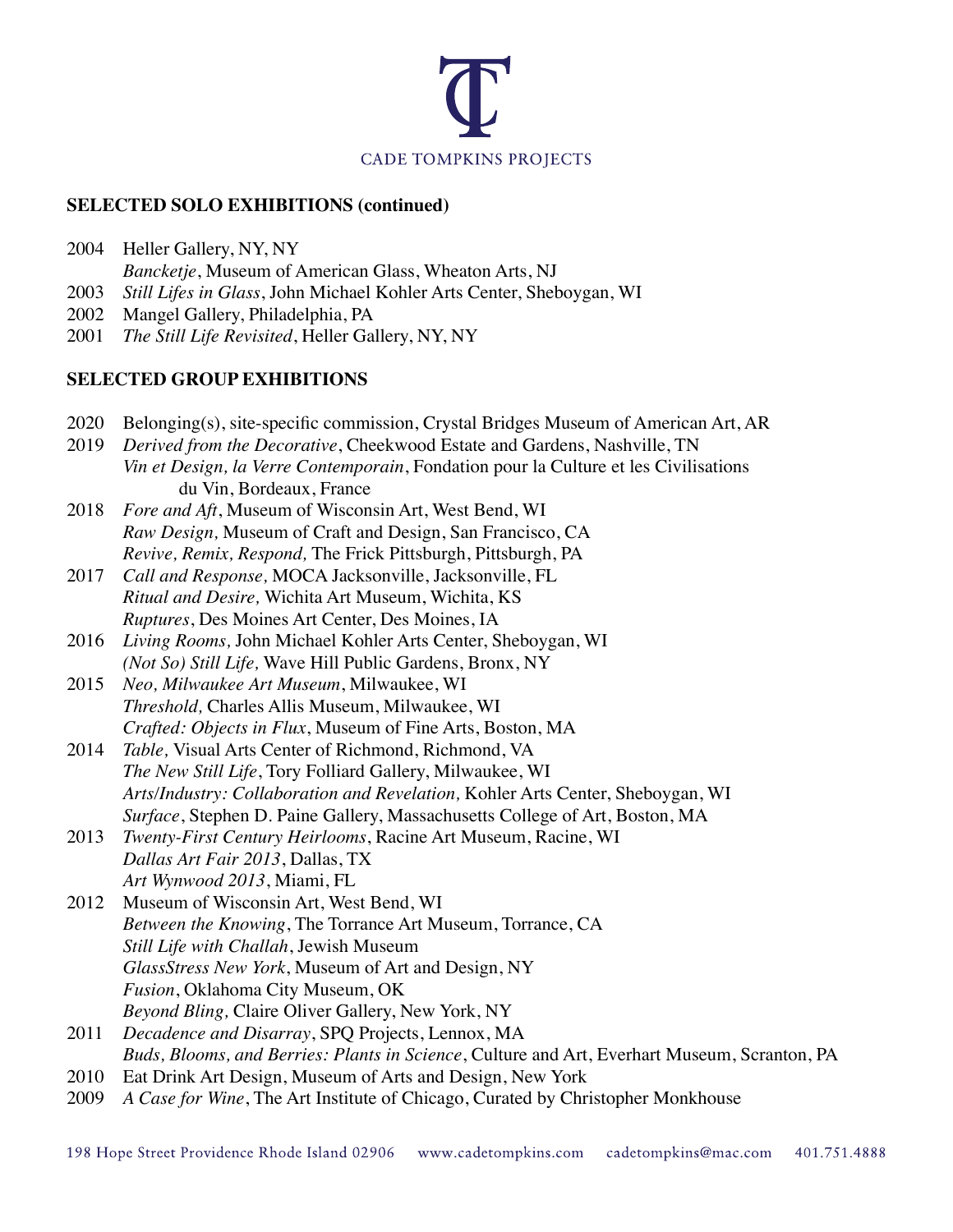

# **SELECTED GROUP EXHIBITIONS (continued)**

| 2009 | Motion Blur-American Craft, Gustavsbergs Konsthall                            |
|------|-------------------------------------------------------------------------------|
|      | See Through, Islip Art Museum, East Islip, NY                                 |
|      | Remains: Contemporary Artists and the Material Past, Milwaukee Art Museum, WI |
|      | Prosopopoeia, Chipstone Foundation/Milwaukee Art Museum, WI                   |
|      | Art of Glass, Chrysler Museum, Norfolk, VA                                    |
|      | High Honors, Wisconsin Academy of Sciences, Arts and Letters                  |

- 2008 *True Grit: Frames, Fixations, and Flirtations*, McColl Center for Visual Arts, NC *Beautifully Crafted,* National Glass Centre, Sunderland, United Kingdom
- 2007 *From the Ground Up*, Renwick Gallery of the Smithsonian American Art Museum, DC *Wisconsin Triennial,* Madison Museum of Contemporary Art, Madison, WI *Interiority*, Hyde Park Art Center, Chicago, IL *Shattering Glass- New Perspectives*, Katonah Museum of Art, Katonah, NY
- 2006 SOFA New York, Heller Gallery, NY, NY *New England Glass: The Quiet Force*, Krikorian Gallery, Worcester Center for Crafts, MA
- 2006 *The Edges of Grace*, Fuller Craft Museum, Brockton, MA *9th International Shoebox Sculpture Exhibition*, University of Hawaii, Honolulu, Hawaii
- 2005 *Celebrating the Oyster*, Clay College, Cumberland County College, Millville, NJ *Minimalism*, D & A Fine Arts, Los Angeles, CA *Dynamic Glass*, Noyes Museum of Art, Oceanville, NJ *Cheonju International Craft Biennale 05*, Cheonju, South Korea *Cool Liquid*, Museum of American Glass, Wheaton Village, Millville, NJ *Glass Weekend 05*, Heller Gallery, Wheaton Village, Millville, NJ *Natural Selection*, Morgan Contemporary Glass Gallery, Pittsburgh, PA *Sculpture in Glass*, Block Museum, NorthWestern University, IL
- 2004 SOFA Chicago, Heller Gallery, Chicago, IL Philadelphia International Airport, Terminal B *A Periodic Table*, Wexler Gallery, Philadelphia, PA Chappell Gallery, Boston, MA Faculty Biennial, Krikorian Gallery, Worcester Center for Crafts, MA
- 2003 20/20 Vision, Museum of American Glass, Wheaton Village, NJ Sandra Ainsley Gallery, Toronto, Canada SOFA, Heller Gallery, NY, NY
- 2001 *Crystal Clear*, Friesen Gallery, Seattle, WA
- 2002 *Glass America*, Heller Gallery, NY, NY *Glass Now*, Sharon Arts Gallery, Peterborough, NH
- 2001 *Interpretations of a Still Life*, Forrest Scott Gallery, Millburn, NJ *Fabric Workshop Banner Exhibition*, Philadelphia Foundation, Philadelphia, PA *Under the Influence*, Islip Art Museum, Islip, NY

# **SELECTED GROUP EXHIBITIONS (continued)**

198 Hope Street Providence Rhode Island 02906 www.cadetompkins.com cadetompkins@mac.com 401.751.4888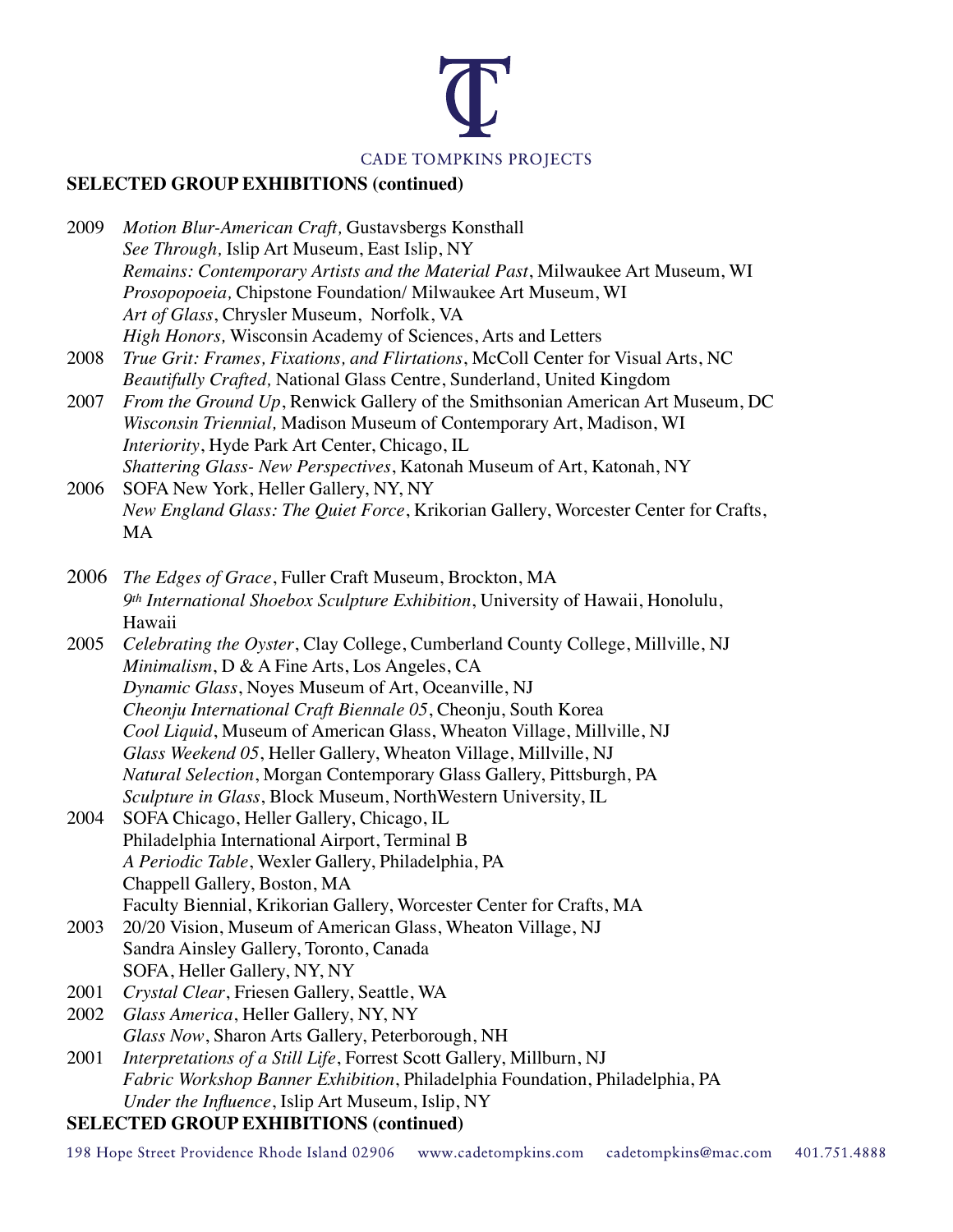

| 2001 | Glass America, Heller Gallery, NY, NY                                                   |
|------|-----------------------------------------------------------------------------------------|
|      | New York Glass, Union Art Gallery, University of Stonybrook, NY                         |
| 2000 | Glass America, Heller Gallery, NY, NY                                                   |
|      | Good Business is the Best Art, Bronx Museum of Art, NY                                  |
|      | <i>LandEscapes</i> , Dieu Donne Papermill, NY, NY                                       |
|      | Glass Express, DUMBO Art Center, Brooklyn, NY                                           |
|      | Glassworks: Emerging Artists, Brooklyn Museum of Art, Brooklyn, NY                      |
|      | "Connection," Linder Gallery, Keystone College, La Plume, PA                            |
| 1999 | American Glass, Long Island Art Museum, Hempstead, NY                                   |
|      | Gift, site-specific public art event, Brooklyn, NY                                      |
| 1998 | <i>Faculty Exhibition</i> , Long Island University, Brooklyn Campus, NY                 |
|      | Artist in the Marketplace 18th Annual Exhibition, Bronx Museum of Art, N                |
|      | Between the Bridges Outdoor Sculpture Exhibition, Fulton Ferry State Park, Brooklyn, NY |
|      | Summer Invitational, Cast Iron Gallery, NY, NY                                          |
|      | DUMBO 3, Gale Gates et al Gallery, Brooklyn, NY                                         |
|      | Williamsburg Bridges Tibet, Williamsburg Art and Historical Center, NY                  |
| 1997 | Lots: An Exhibition, 65 Hope St., Brooklyn, NY                                          |
|      | SOFA, UrbanGlass, Chicago, IL                                                           |
|      | Glass Worlds, Robert Lehman Gallery, UrbanGlass, Brooklyn, NY                           |
|      |                                                                                         |

1996 *New York Biennial of Glass*, Robert Lehman Gallery, UrbanGlass, Brooklyn, NY *Some Like It Hot***,** Freyberger Gallery, Penn State Campus, PA

#### **COLLECTIONS and COMMISSIONS**

Arkansas Arts Center, Little Rock, AR Bergstrom Mahler Museum, Neenah, WI Brooklyn Museum, Brooklyn, NY Chazen Museum of Art, Madison, WI Chrysler Museum of Art, Norfolk, VA Chipstone Foundation, Milwaukee, WI Cincinnati Art Museum, Cincinnati, OH Corning Museum of Glass, Corning, NY Detroit Institute of Arts, Detroit, MI de Young | Fine Arts Museums of San Francisco, CA Federal Reserve Board's Fine Art Program, Washington DC Hunter Museum of American Art, Chattanooga, TN Jewish Museum, New York, NY John and Mable Ringling Museum of Art, Sarasota, FL John Michael Kohler Arts Center, Sheboygan, WI Jule Collins Smith Museum of Fine Art, Auburn, AL Kemper Museum of Contemporary Art, Kansas City, MO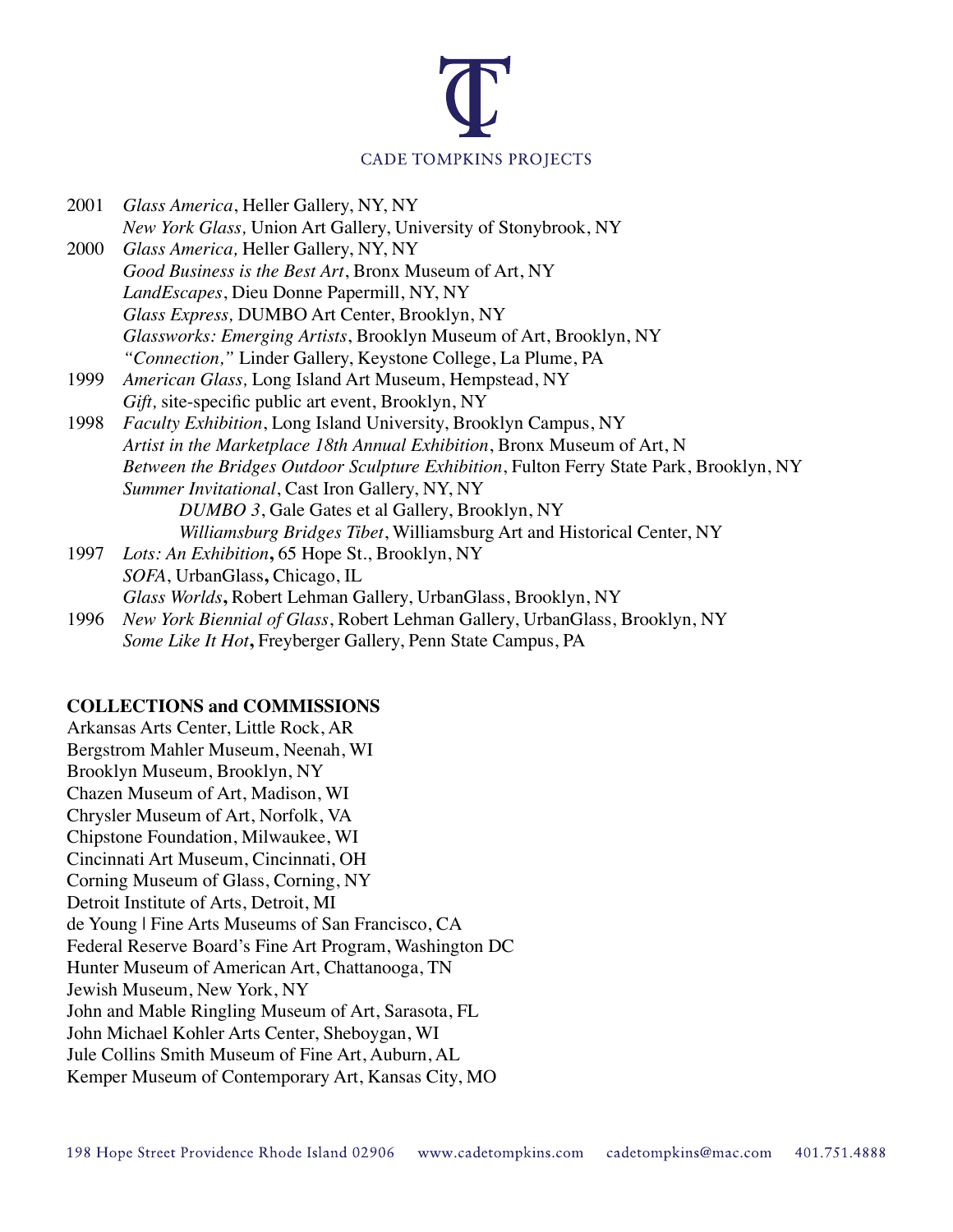

#### **COLLECTIONS and COMMISSIONS (continued)**

Kohler Company, Kohler, WI Milwaukee Art Museum, Milwaukee, WI MOCA Jacksonville, Jacksonville, FL Montgomery Museum of Fine Arts, Montgomery, AL Montreal Museum of Fine Arts, Montreal, Canada Morgans Hotel Group, New York, NY Museum of American Art, New Britain, CT Museum of American Glass, Millville, NJ Museum of Arts and Design, New York, NY Museum of Glass, Tacoma, WA Museum of Wisconsin Art, WI National Glass Centre at the University of Sunderland, Sunderland, Scotland New Britain Museum of American Art, New Britain, CT North Carolina Museum of Art, Raleigh, NC Norton Museum of Art, West Palm Beach, FL Palm Springs Art Museum, Palm Springs, CA Racine Art Museum, Racine, WI Rhode Island School of Design Museum, Providence, RI Smithsonian American Art Museum, Washington DC Speed Art Museum, Louisville, KY Weisman Art Museum, Minneapolis, MN Wichita Art Museum, Wichita, KS numerous private collections

#### **GRANTS/RESIDENCIES/AWARDS**

- 2020 Specialty Glass Residency, Corning Inc., Corning, NY
- 2019 Residency, Arts/Industry Program, Kohler Arts Center, Sheboygan, WI
- 2018 Inducted into American Craft Council College of Fellows Artist in Residence, Alturas Foundation, San Antonio, TX
- 2017 Artist in Residence, Museum of Glass, Tacoma, WA Artist in Residence, Pilchuck Glass School, Stanwood, WA
- Artist in Residence, UrbanGlass, Brooklyn, NY
- 2016 Artist in Residence, Museum of Glass, Tacoma, WA
- 2015 Residency, Arts/Industry Program, Kohler Arts Center, Sheboygan, WI 2014
- First Place Grant Recipient, Virginia Groot Foundation
	- Full Fellowship, Chulitna Lodge Artist in Residence, Lake Clark, AK
- 2013 Artist-in-Residence, Chrysler Museum of Art, Norfolk, VA
- 2012 United States Artists Berman Bloch Fellow Pollock-Krasner Foundation Grant
- 2011 Residency, Studio of the Corning Museum of Glass, Corning, New York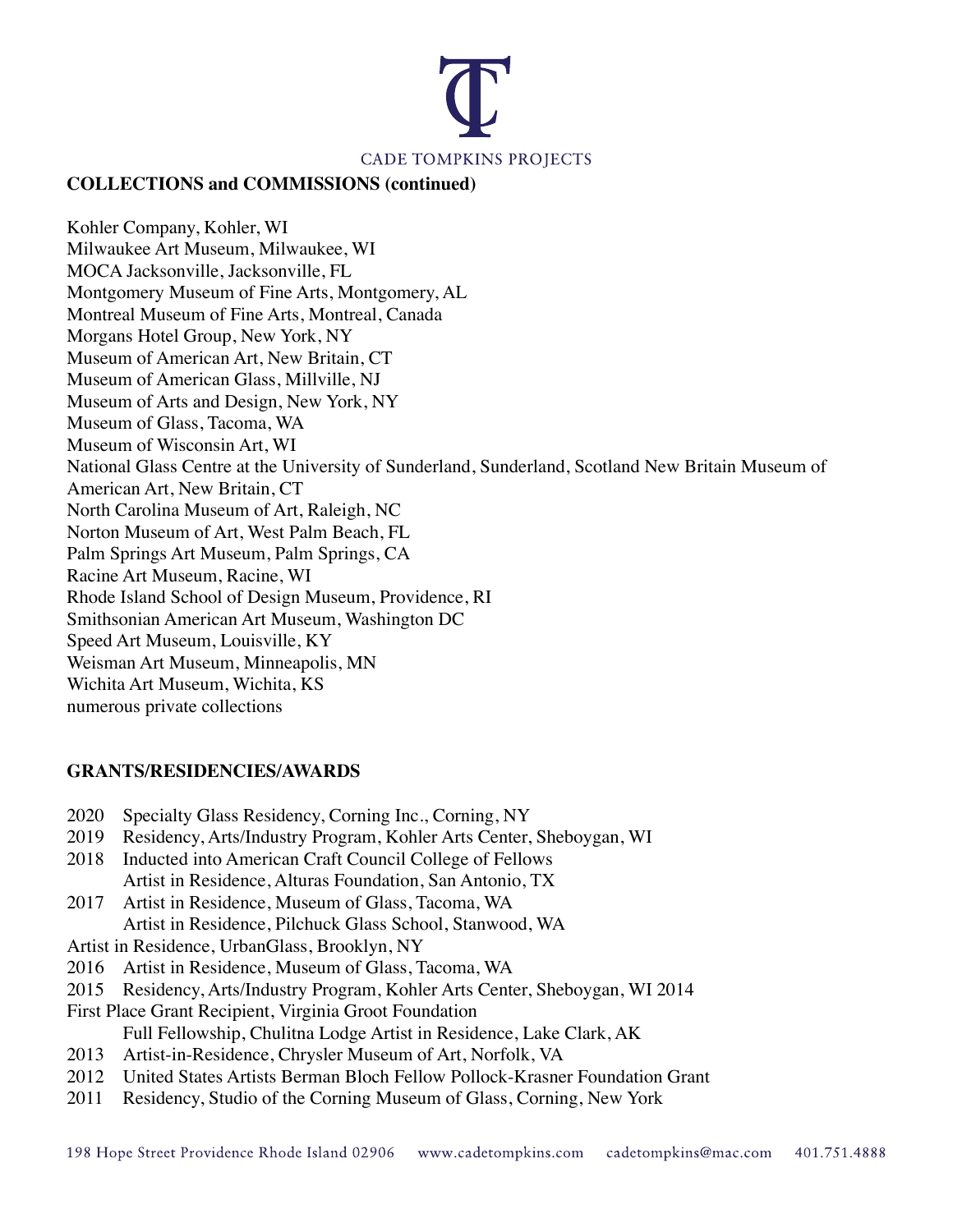

#### **GRANTS/RESIDENCIES/AWARDS (continued)**

- 2011 Messages Episode, Craft in America for PBS
- 2008 Wisconsin Arts Board Fellowship Award Artist in Residence, funded by a Challenge America Grant/NEA, Louisiana Artworks, LA
- 2007 Gallery of Success Honoree, Temple University, PA
- 2006 Young Talent Award, UrbanGlass Awards Dinner, New York, NY Artist in Residence, Museum of Glass, Tacoma, WA Artist in Residence, The Studio at the Corning Museum of Glass, Corning, NY
- 2005 Louis Comfort Tiffany Foundation Grant
- 2003 Artist in Residence, Arts/Industry, John Michael Kohler Arts Center/ Kohler Co., WI
- American/Swedish Exchange Travel Grant, American Scandinavian Foundation
- 2002 Grant, Ruth Chenven Foundation
- 2001 Professional Advancement Grant, New Hampshire State Council on the Arts/ NEA Fellowship, Creative Glass Center of America, Wheaton Village, Millville, NJ
- 2000 Grant, Peter S. Reed Foundation
- 1999 Community Arts Re-Grant for "Gift," DCA/The Brooklyn Arts Council Inc.
- 1998 Participant, Artist in the Marketplace Program, Bronx Museum of Art Travel Grant, American-Scandinavian Foundation
- 1995 Apprenticeship, Fabric Workshop. Philadelphia, PA
- 1991 Corning Scholarship Nomination, Pilchuck Glass School, Stanwood, WA

# **BIBLIOGRAPHY**

- 2019 Tschumi, Bettina, Eybert, Marion, Renversant! La Cite du Vin
- 2018 "Beth Lipman: Fellow," American Craft Magazine, Oct/Nov
- 2018 Adamson, Glen, Zaccheo, Ariel, Raw Design. Museum of Craft and Design, San Francisco Adler, Allison,"EXHIBITION: In a Museum Commission Beth Lipman's Artistic

Dialogue with Renown American Painter Marsden Hartley Spans a Century, GLASS, February 1.

- 2017 Drakulic, Kate, "History Through the Looking Glass," Minnesota Daily, October 5. Ferris, Alison, Ruptures. Des Moines, IA: Des Moines Art Center, Des Moines
- 2016 Bacha, Diane, "Beth Lipman Stays Transparent with a Twist," Milwaukee Journal Sentinel, September 30.
- 2016 Power, Kim. "(Not So) Still Life," The Brooklyn Rail, July 11. McQuaid, Cate. "Resilient Nature, Spiritual Echoes in New Shows," Boston Globe, March 22. Clowes, Jodi. "Living Rooms at Home in Kohler Arts Center," Milwaukee Journal Sentinel Online, April 22. Martins, J. Fatima. "What on Earth? Beard &Weil Makes It Clear," Artscope, March/April, 9-11.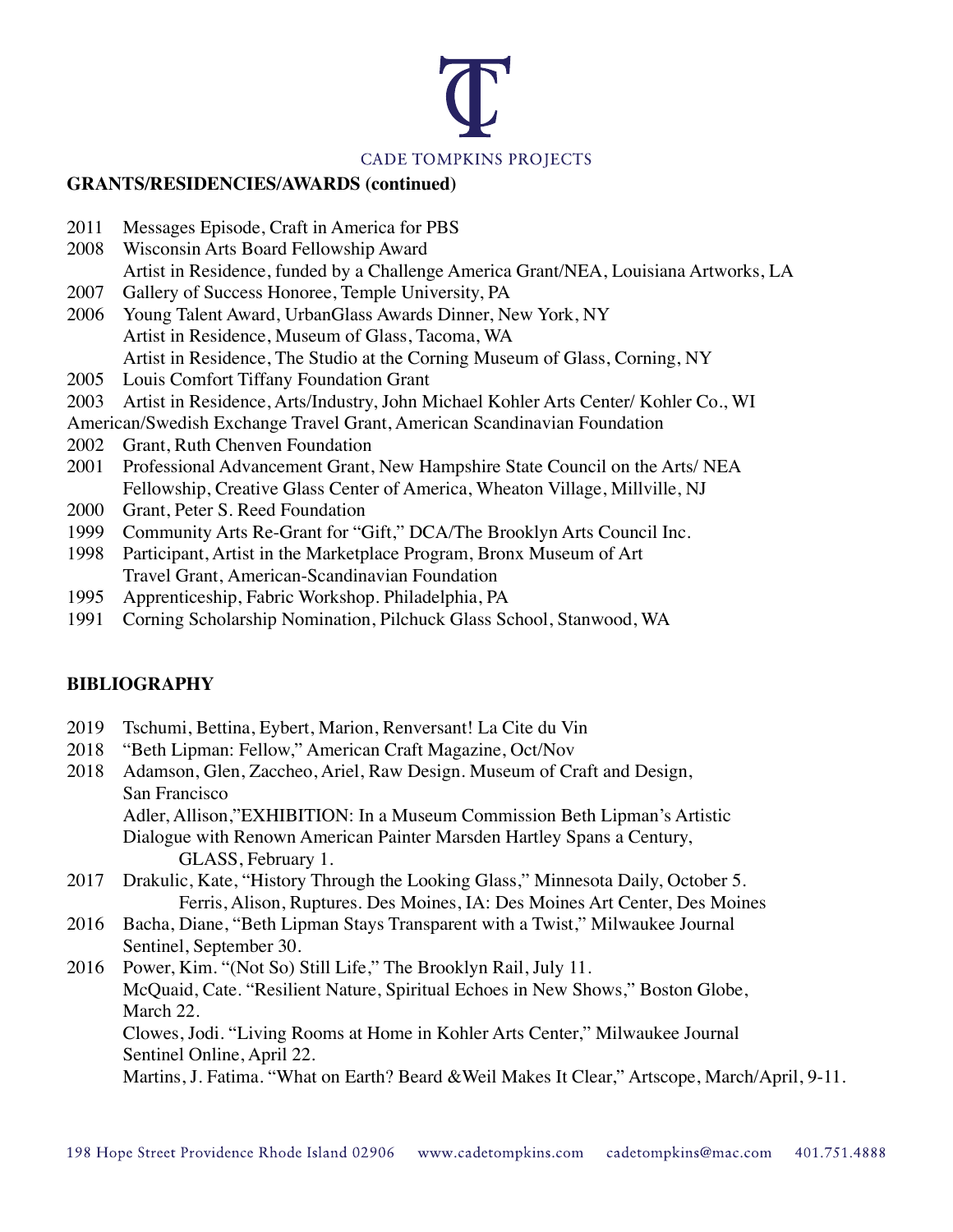

# **BIBLIOGRAPHY (continued)**

|      | 2016 L'Heureux, Michele. Theories of the Earth. Norton, MA: Beard and Weill Galleries,<br>Wheaton College.                                                                                           |
|------|------------------------------------------------------------------------------------------------------------------------------------------------------------------------------------------------------|
| 2015 | Zilber, Emily. Cra ed, Objects in Flux. Boston, MA: Museum of Fine Arts Boston.<br>Atkinson, Nora. Cra for a Modern World. Washington DC: Renwick Gallery of the<br>Smithsonian American Art Museum. |
|      | Jankauskas, Jennifer. Once & Again: Still Lifes by Beth Lipman. Montgomery, AL:<br>Montgomery Museum of Fine Arts.                                                                                   |
| 2014 | Kohler, Ruth, Ezra Shales, and Glenn Brown. Arts/Industry: Collaboration and<br>Revelation. Sheboygan, Wisconsin: John Michael Kohler Arts Center.                                                   |
| 2013 | Kley, Elisabeth. "New York reviews." ARTnews. April 2013. 245<br>Schumacker, Mary Louise. "Beth Lipman explores the longing for belongings."                                                         |
|      | Milwaukee Journal Sentinel online. 22 March 2013.                                                                                                                                                    |
|      | Kozinn, Allan. "A Museum Broadens Its Identity." The New York Times. 13 February,<br>2013. p. C1.                                                                                                    |
|      | Brawarsky, Sandee. "A Seat at the Table." The Jewish Week. 29 January 2013.<br>Moses, Monica. "Beth Lipman at Claire Oliver." American Craft Council. 22 January<br>2013.                            |
| 2012 | "The Jewish Museum of New York presents 'Collection Tableaux."" Art Media Agency.<br>21 November 2012.                                                                                               |
|      | "The Jewish Museum Continues New Exhibition Series with COLLECTION<br>TABLEAUX, 1/23." Broadway World. 20 November 2012.                                                                             |
|      | Schumacker, Mary Louise. "Beth Lipman brings her still-life decadence to UWM."<br>Milwaukee Journal Sentinel online. 30 April 2012.                                                                  |
|      | "Detroit Institute of Arts unveils renovated Aviva and Jack A. Robinson glass gallery."<br>Artdaily. 4 April 2012.                                                                                   |
|      | Mills, Michael. "Beth Lipman's Glass Installations at the Norton: A Meditation on Life,<br>Decay, and Death." New Times. 22 March 2012.                                                              |
|      | Coppola, John. "Glass Acts South Florida museums mark 50th anniversary of studio glass<br>movement." The Miami Herald. 4 March 2012.                                                                 |
|      | Hotchner, Berengo, Paparoni, Museum of Art and Design, Glasstress New York, catalog<br>Ruth Reader, "Art of Glass," Art Ltd, pgs 60- 64, March/ April 2012                                           |
|      | R. Reader, "Artist Beth Lipman Receives Prestigious Grant," GLASS Quarterly, pg 16,<br>Spring 2012                                                                                                   |
|      | Michael Mills, "Beth Lipman's Glass Installations at the Norton: A Meditation on Life,<br>Decay, and Death" New Times Broward Palm Beach, March 22, 2012                                             |
|      | Monica Moses, "Restrained, Cut Loose," American Craft, pgs. 128-130, February/March<br>2012                                                                                                          |
|      | Christina Wood, "Blown Away," Art & Culture, pgs 52-56, Volume 6 Issue 2<br>Scott Eyman, "Arresting Glass Sculpture at Norton Bridges Visual Arts, Death," The                                       |
| 2012 | Palm Beach Post, January 30, 2012<br>Jan Sjostrom, "Norton Museum of Art Hosting a Trio of Glass Shows," Palm Beach<br>Daily News, January 21, 2012                                                  |
|      |                                                                                                                                                                                                      |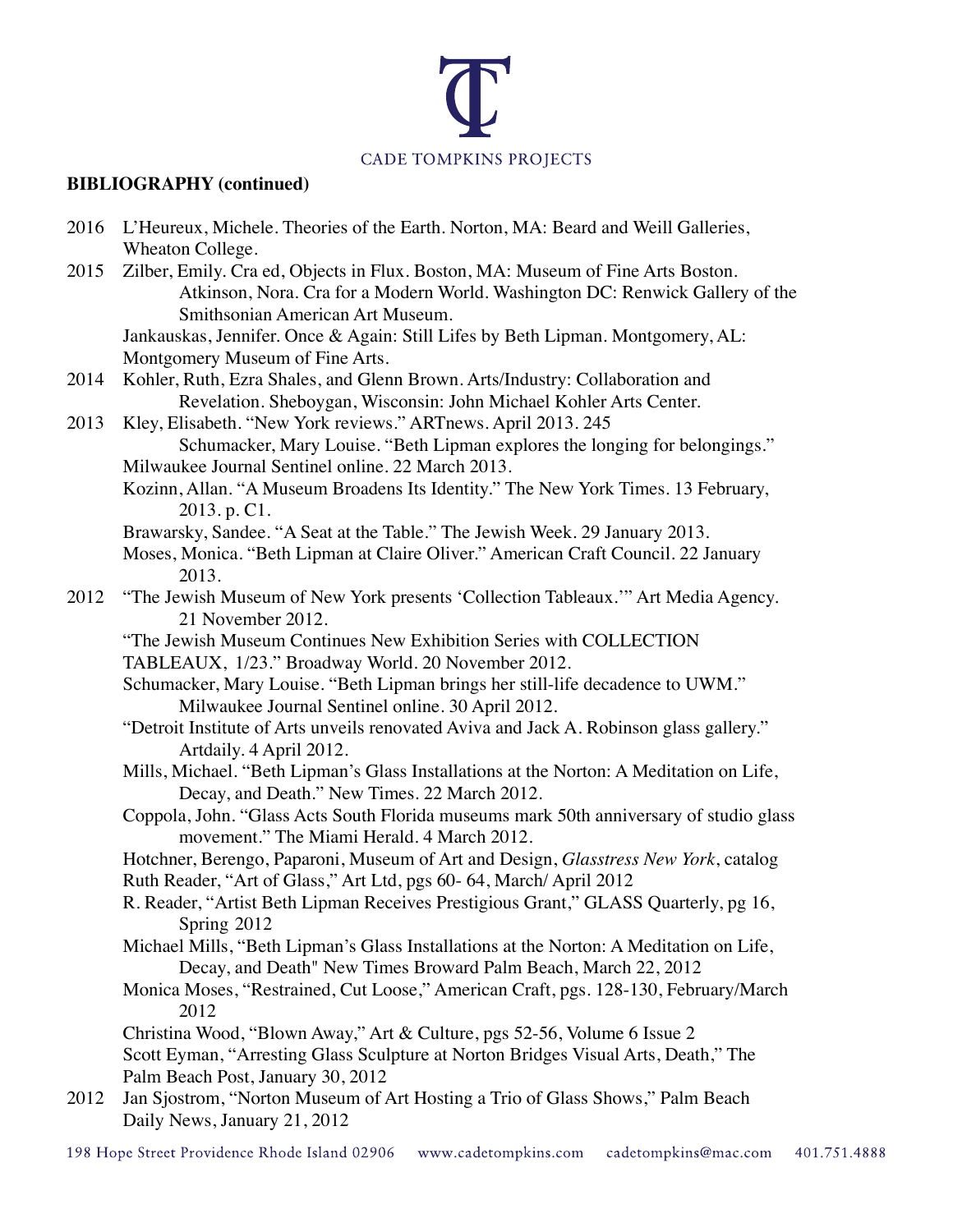# **CADE TOMPKINS PROJECTS**

K. Murrell, "The Tool at Hand: Necessity, Caprice, and Industry at MAM," Third Coast Digest, 12/20 Jim Higgins, "WI Artist Lipman Wins Major Grant," Milwaukee Journal Sentinel, December 5 Joseph Stromberg, "The List: Five Feasts in American Art," Smithsonian.com, November Renee Doucette, Art Review: "Borderline" + Beth Lipman, Go Local Prov, November 18 page 3 Mary Louise Schumacher, "Assessing a Decade of Art at the Milwaukee Art Museum," Milwaukee Journal Sentinel, Art City, October 28 2011 Doucette, Renee, "Beth Lipman at Cade Tompkins Projects", GoLocal, Providence November 18, 2011 Van Siclen, Bill, "Pushing the Limits of Glass at Cade Tompkins Projects: Cool, Cerebral, Understated" The Providence Journal, December 15, 2011. Cook, Greg, "Beth Lipman at Cade Tompkins Projects", The Phoenix, November 29, 2011 Josslin, Victoria "Fermata" Glass, Summer 2011 Beal, Suzanne, "Vanishing Point" American Craft, June/July, 2011 "Glimmering Gone" (catalogue) Andrea Moody, Meliss Post, Anders Stephanson, ICA, Maine College of Art, Portland, 2011 Ponnekanti, Rosmary, "Glimmering Glass Displays in Two New Tacoma Exhibits", News Tribune, November 21, 2011 2010 Brangien Davis, "Shine On," Seattle, Datebook, Oct 2010, pg 139 Lauren Fensterstock, ICA, MECA, Meticulous Ferment, catalog John Drury, "Beth Lipman: Black and White," Neues Glas, pgs 18-25 Jody Clowes, Beth Lipman, Banquet Years," American Craft, June/July, pgs 36- 45 Pilar Viladas, "Now Showing the Bold and the Beautiful," New York Times T Magazine online, March 5 Andrew Page, "The Icy Still Lifes of Beth Lipman," GLASS Benjamin Genocchio, "Where a Close Look Goes Right Through," New York Times, Jan 12, 2010 Sophie Dawson, The Milk Jug Redesigned, Vanity Fair Blog 2009 Juror's Choice, New Glass Review 30, 2009 Pedro Velez, "Report from Milwaukee," Aesthetica, Artnet Magazine, June 3 Mary Louise Schumacher, "Remains and Voids," Milwaukee Journal Sentinel, Feb. 26, 2009, pgs. 1E, 4E Doug Norris, Review, "Beth Lipman: After You're Gone," Art New England, Dec/Jan 2009, p46 Barbara MacAdam, Art News, "Shattering Glass," June 2008, page 139 2008 Blanch Craig, Contemporary Glass, 2008 Recent Important Acquisitions, New Glass Review 29, 2008 2007 John Drury, GLASS, "What Remains," Winter, pg. 57, 2007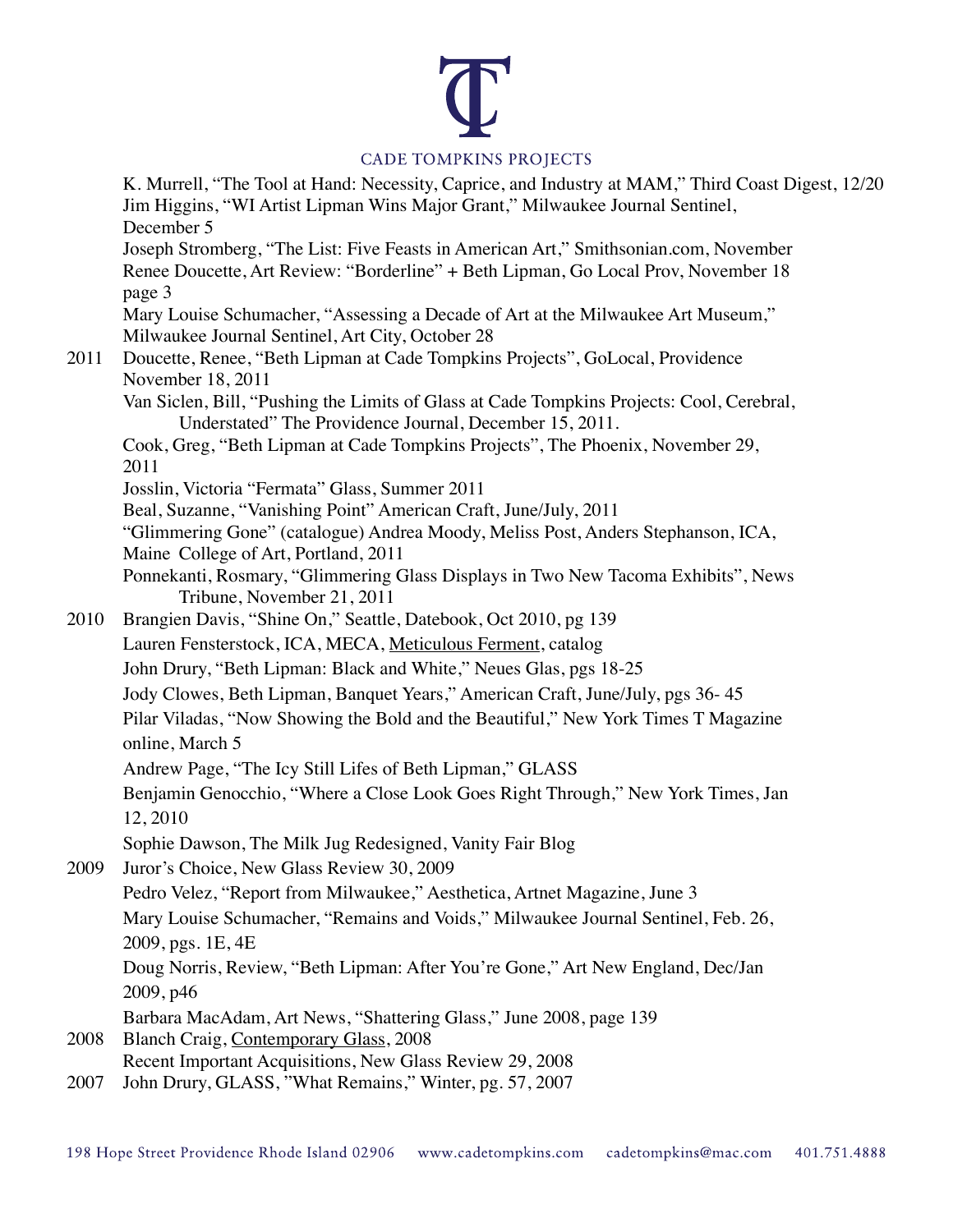

# **BIBLIOGRAPHY (continued)**

| 2007 | Mary Louise Schumacher, Milwaukee Journal Sentinel, "Collective Vision," Cue, May<br>27                                                                                               |
|------|---------------------------------------------------------------------------------------------------------------------------------------------------------------------------------------|
|      | Benjamin Genocchio, The New York Tiimes, "Really? It's All Made of Glass?" In the<br>Region, Dec 30, 2007                                                                             |
|      | Georgette Gouveia, "Katonah Exhibit Views Glass in a New Light,"<br>NYjournalnews.com, Dec 3, 2007                                                                                    |
|      | Neil Watson, Ellen Keiter, Shattering Glass: New Perspectives, Katonah Museum of Art,<br>checklist, 2007                                                                              |
|      | Jane Milosch, Susanne Frantz, From the Ground Up, Renwick Gallery, Smithsonian<br>American Art Museum, exhibition checklist, 2007                                                     |
|      | Robin Tierney Washington Examiner, "Flights of Hand: Supreme Craft," Weekend,<br>March 10, 2007                                                                                       |
|      | Blake Gopnik, Washington Post, Here & Now, Sunday, March 25, 2007<br>Juror's Choice, New Glass Review, 2007                                                                           |
|      | Audrey Hoffer, Milwaukee Journal Sentinel, "National Treasures," Cue, March 25, 2007<br>Mary Louise Schumacher, JSonline.com, "More on Last Suppers in Art," video, March<br>30, 2007 |
| 2006 | Eve Zibart, Washingtonpost.com, "At the Renwick, Beauty Grounded in Nature, April 13,<br>The Louis Comfort Tiffany Foundation: 2005 Awards, catalog, 2006                             |
|      | Museum of American Glass, The Fires Burn On, book, 2006                                                                                                                               |
| 2005 | Ready for a Feast? Visit the Museum of Glass, Tacoma Weekly Clips, November 10,<br>2005                                                                                               |
|      | Juror's Choice, New Glass Review, 2005                                                                                                                                                |
|      | Robin Rice, Hourglass, GLASS, "Glass Sculpture", Summer, 2005                                                                                                                         |
|      | Robin Rice, Art News, "A Periodic Table", January 2005                                                                                                                                |
| 2004 | Constance Gorfinkle, The Patriot Ledger, "Feast for the Eyes", December 30, 2004                                                                                                      |
|      | Cate McQuaid, Boston Globe, "Beth Lipman: Bancketje", December 23, 2004                                                                                                               |
|      | GLASS, "Artist in Residence Takes on New Meaning at Wheaton Village", Fall, 2004                                                                                                      |
|      | Robin Rice, GLASS, "Beth Lipman Invites Fellow Artists to a [Banquet]," Winter, 2004<br>Sculpture, Itinerary, January 2004                                                            |
|      | Robert Baxter, Courier Post, Arts and Entertainment, "A Glass Repast," March 2004                                                                                                     |
| 2003 | Leslie Umberger, John Michael Kohler Arts Center, Beth Lipman: Still Lifes in Glass,<br>Checklist, 2003                                                                               |
|      | James Auer, Milwaukee Journal Sentinel," Center Draws Accolades" November 25,<br>2003                                                                                                 |
|      | Gay Taylor, Museum of American Glass at Wheaton Village, 20/20 Vision, checklist,<br>2003                                                                                             |
|      | 20/20 Vision, American Craft Magazine, Dec/Jan, pg. 49, 2003                                                                                                                          |
|      | Richard Yelle, International Glass Art, book, 2003                                                                                                                                    |
|      | Lucartha Kohler, Women Working in Glass, book, 2003                                                                                                                                   |
|      | Joyce Vanaman, The Press of Atlantic City, "A Banquet of Glass", August, 2003                                                                                                         |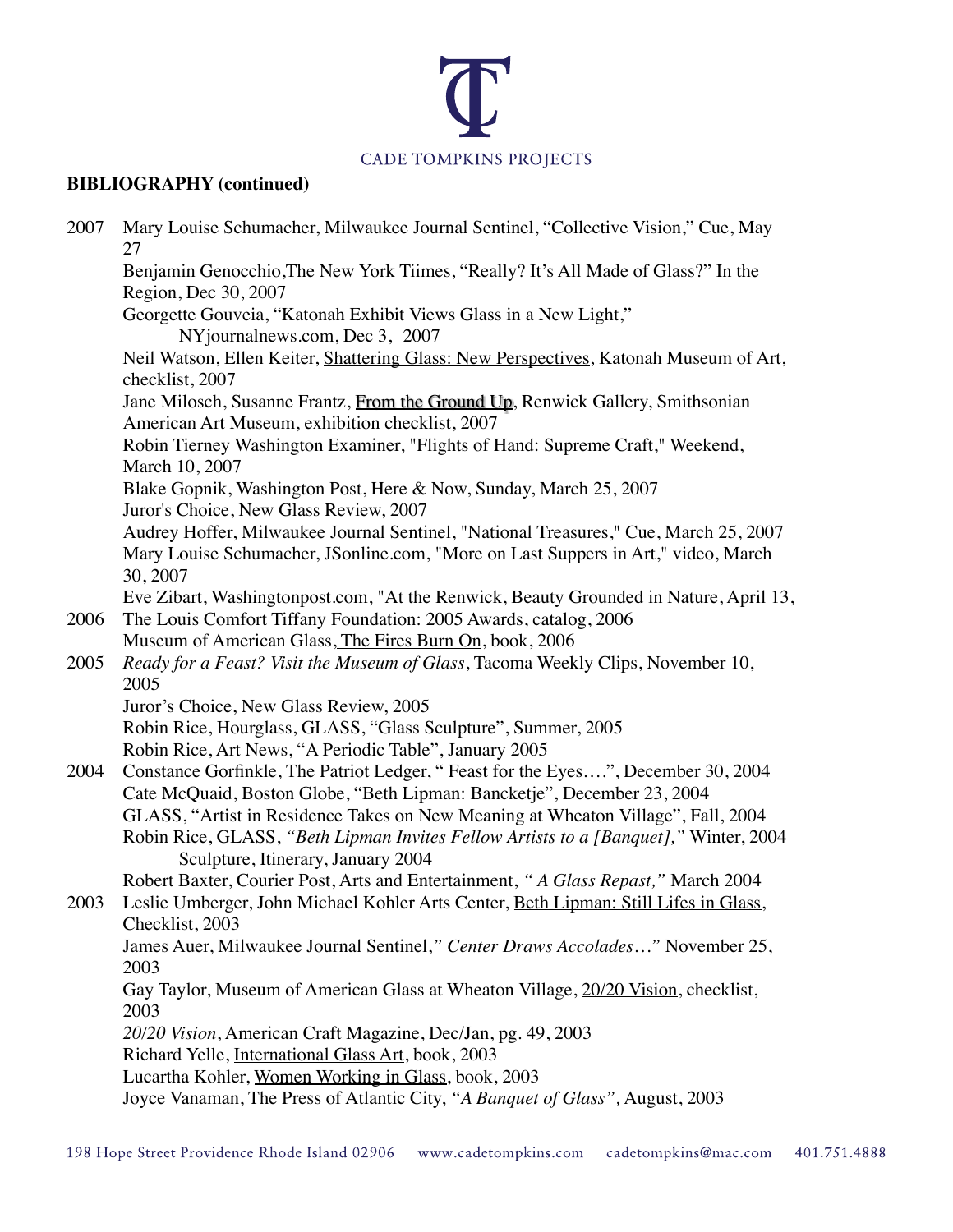

#### **BIBLIOGRAPHY (continued)**

| 2002 | Robin Rice, City Paper, "Reflections," Apr. 11- Apr. 18, #882, pg. 23, 2002            |
|------|----------------------------------------------------------------------------------------|
|      | Portfolio, American Craft Magazine, April/ May, pg. 85, 2002                           |
|      | The Sunday Telegraph, "The Art of Glass," October 20, 2002                             |
|      | Joni Hollinghorst, Keene Sentinel, "Glass as Sculpture at Sharon," October, 2002       |
|      | Jane Eklund, Monadnock Ledger, "Glassworks," October 31, pg. 21, 2002                  |
|      | Dana Vernier, Peterborough Transcript, "Delicate Art of Shaping Glass," October, 2002  |
|      | "Exhibitionism," GLASS, Summer, pg. 46, 2002                                           |
|      | Steve Sherman, Keene Sentinel, "Artist Transforms Paintings ," January 2002            |
|      | Page 3                                                                                 |
| 2001 | Gallery, American Craft Magazine, Aug/Sept 01, pg. 103, 2001                           |
|      | Judy Collischan, GLASS, review, Summer, 2001                                           |
|      | Glass Art Society Journal, 2000, Still Life with Fruit (Severin Roesen), pg. 115, 2001 |
| 2000 | Ken Johnson, New York Times, "Glassworks: Emerging Artists," July, 2000                |
|      | John Perreault, GLASS, "Riffs in Glass," Summer, 2000                                  |
|      | Richard Yelle, Glass Art at UrbanGlass, book, May, 2000                                |
|      | Phyllis Braff, New York Times, "Leaves of Glass Other Metaphors," January, 2000        |
|      | 1000 D 11 W C (A C C C C D C 1 D C 1 D C 1 11 C A C 1000                               |

- 1998 Brooklyn Waterfront Artist Coalition, Between the Bridges, checklist, August 1998 Holland Cotter, New York Times, *"One Museum, Five Shows…"* August 1998 Bronx Museum of Art, Artist in the Marketplace, 18th Annual Exhibition, checklist, July 1998
- 1996 John Perreault, GLASS, *"The 2nd New York Biennial of Glass,"* Winter, 1996

#### **SPECIAL PUBLICATIONS**

Moody, Andrea and Post, Melissa and Setephanson, Anders. "Glimmering Gone." Museum of Glass Catalogue 2010. Fernstock, Lauren. "Meticulous Ferment." ICA, MECA. Catalog, 2010. Tannenbaum, Judith. "After You're Gone." RISD Museum of Art. Catalog, 2008.

Craig, Blanch. "Contemporary Glass." 2008.

Milosch, Jane and Frantx, Susanne. "From the Ground Up." Smithsonian American Art Museum. Catalog, 2007.

# **GUEST ARTIST**

Sate University of New York, New Paltz, NY Kollectiv Verkstad, Goteburg, Sweden Konstfack, Stockholm, Sweden Orrefors, Orrefors, Sweden Wheaton Arts and Cultural Center, Millville, NJ Massachusetts College of Art, Boston, MA Artists Talk on Art, Phoenix Gallery, New York, NY Glass/Ceramic School, Denmark